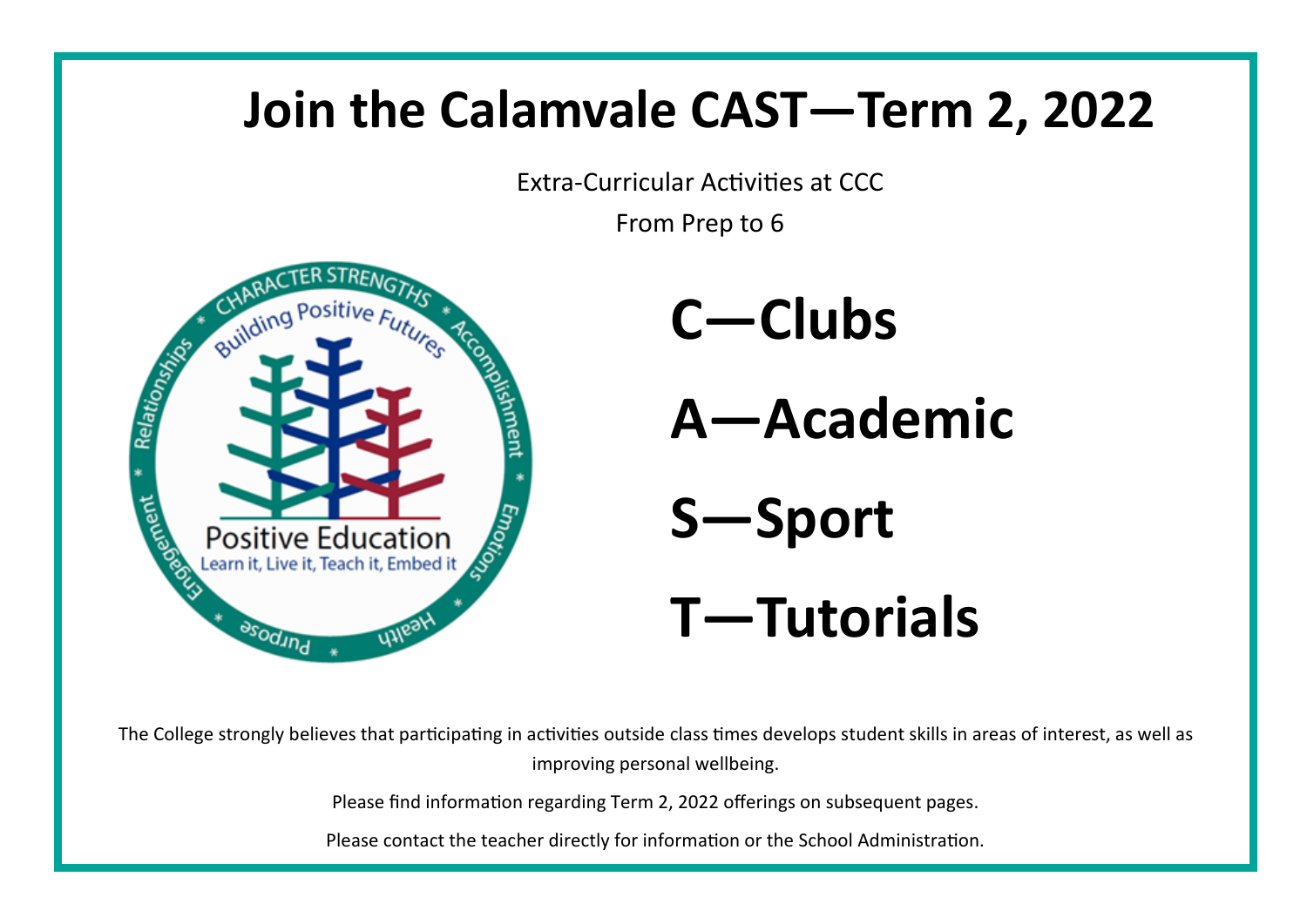

## **TERM 2, 2022**

**School**

# **School MONDAYS TUESDAYS**

|                                                                                                                                                          | <b>Junior School Musical</b><br>Cast only (Years 3-6)<br>3-4:15pm<br><b>CPAC</b><br><b>Mrs Joseph</b><br>ajose25@eq.edu.au                             | <b>Social Chess Club</b><br>Years 3 to 6<br>8am<br>Library<br>Please register via<br>email to Ms Toich<br>mtoic1@eq.edu.au | Podcasting (Year 6)<br><b>Cassowary Yellow</b><br><b>First break</b><br><b>Mr Wilkinson</b><br><b>Register at</b><br>rxwil23@eq.edu.au<br>Starts week 2, T2 | <b>Shake and Stir</b><br><b>Drama class</b><br><b>Meet at JS tuckshop</b><br>area by 3:10<br><b>PF23 from3:15</b><br>shakeandstir.com.au<br>to register | <b>Little Engineers</b><br>Prep<br><b>First Break</b><br><b>Possum</b><br><b>Ms Peakman</b><br>dpeak3@eq.edu,au                                   |                                                                                                                                        |
|----------------------------------------------------------------------------------------------------------------------------------------------------------|--------------------------------------------------------------------------------------------------------------------------------------------------------|----------------------------------------------------------------------------------------------------------------------------|-------------------------------------------------------------------------------------------------------------------------------------------------------------|---------------------------------------------------------------------------------------------------------------------------------------------------------|---------------------------------------------------------------------------------------------------------------------------------------------------|----------------------------------------------------------------------------------------------------------------------------------------|
|                                                                                                                                                          | <b>Strings Ensemble</b><br><b>Beginner Strings</b><br>8-8:30am<br><b>CPAC</b><br>clash0@eq.edu.au                                                      | <b>Junior Band</b><br>7:30-8:30am<br><b>CPAC</b> stage<br>dsimm6@eq.edu.au<br><b>Commences May 9</b>                       |                                                                                                                                                             | <b>Strings Ensemble</b><br><b>Corelli Strings</b><br>$7:45 - 8:30$ am<br><b>CPAC</b><br>clash0@eq.edu.au                                                | <b>Senior Concert Band</b><br>2:30-3:45pm<br><b>CPAC Stage</b><br>dsimm6@eq.edu.au                                                                | <b>Upper Junior Robotics</b><br><b>STEM Building</b><br>(secondary school)<br>7:45am-8:25am<br><b>Mrs Munkacsi</b><br>imunk2@eq.edu.au |
|                                                                                                                                                          | Year 5 & 6 Boys<br><b>Basketball training</b><br>(Gala teams only)<br>8am<br><b>Sports Hall</b><br><b>Ms Butler</b><br>axtau0@eq.edu.au                |                                                                                                                            |                                                                                                                                                             | Year 5 & 6 Rugby<br><b>League Training</b><br>(Gala teams only)<br>3pm-4pm<br><b>AFL field</b><br><b>Mr Vine</b><br>bvine16@eq.edu.au                   | Year 5 & 6 Girls<br><b>Basketball Training</b><br>(Gala teams only)<br>3-3:30pm<br><b>Sports Hall</b><br><b>Mr Wilkinson</b><br>rxwil23@eq.edu.au |                                                                                                                                        |
|                                                                                                                                                          | <b>EALD Support</b><br><b>Upper Junior EALD</b><br><b>students</b><br>$2:45 - 3:15$<br><b>Upstairs Gecko</b><br>mbens54@eq.edu.au<br>kmaso68@eq.edu.au |                                                                                                                            |                                                                                                                                                             |                                                                                                                                                         |                                                                                                                                                   |                                                                                                                                        |
| Places limited/ activity is now full<br>Contact required/ register with teacher<br><b>NOTES:</b><br>All other activities do not require pre-organisation |                                                                                                                                                        |                                                                                                                            |                                                                                                                                                             |                                                                                                                                                         |                                                                                                                                                   |                                                                                                                                        |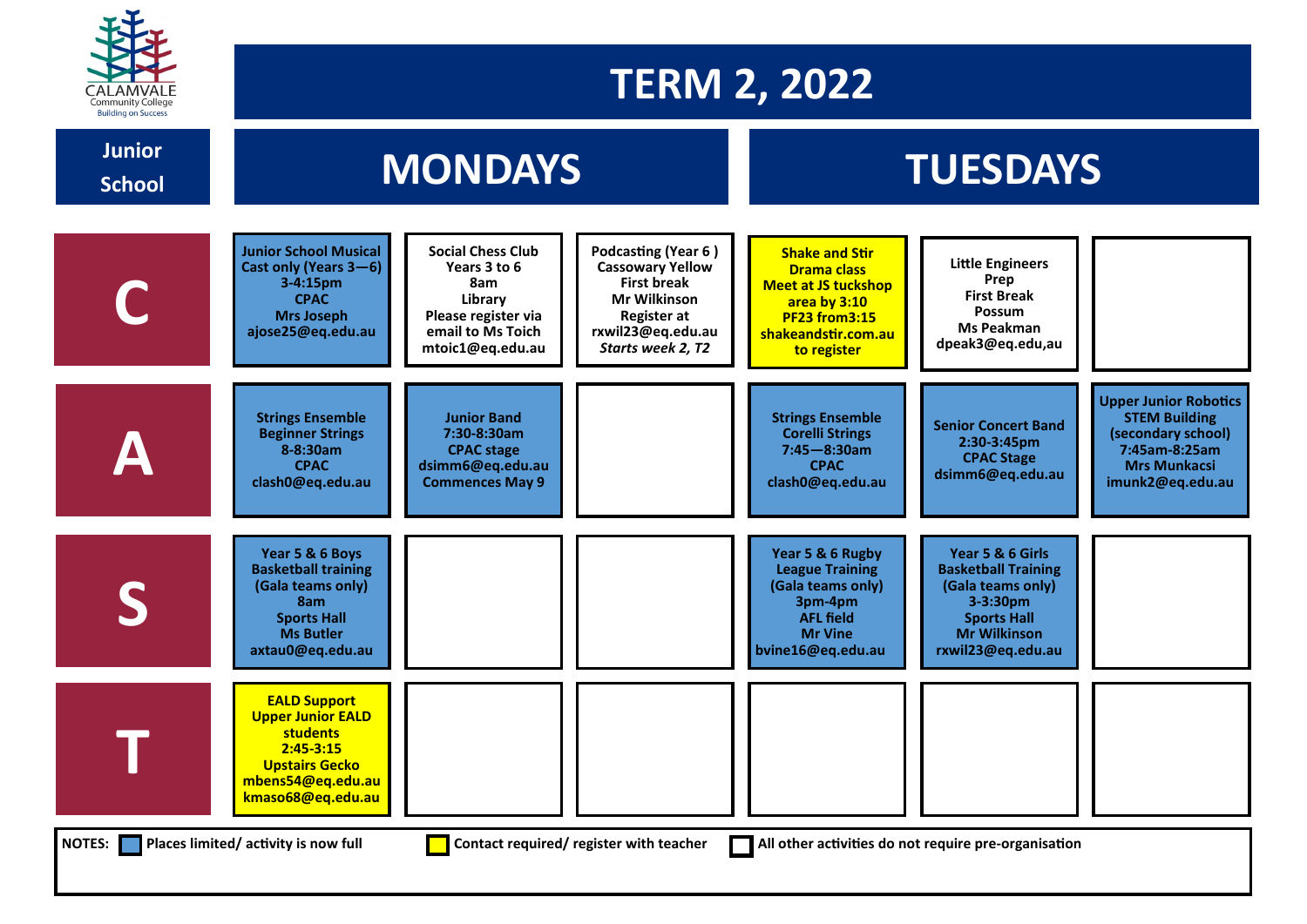

### **TERM 2, 2022**

#### **C A S T Upper Junior Choir 7:45—8:30am Junior Music Room Mrs Schmeider and Mrs Palalagi sjruh0@eq.edu.au Young Engineers Years 3 to 6 3:15pm– 4:30pm STEAM LAB Mr Harvey Cost involved bharv97@eq.edu.au Lego Club (Yr 1 & 2) First break Upstairs Gecko Ms Chen ychen47@eq.edu.au Strings Ensemble Crescendo Strings 7:30—8:30am CPAC clash0@eq.edu.au Strings Ensemble String Quartet 12:45-1:20pm CPAC clash0@eq.edu.au Lower Junior Robotics Platypus LC 7:45am-8:25am Ms Newton snewt43@eq.edu.au Run Club AFL Oval or Hall if raining 8am Mr Vine bvine16@eq.edu.au** *MEDNESDAYS* **School NOTES:** Places limited/ activity is now full **Place in the Contact required/ register with teacher <b>All other activities do not require pre**-organisation